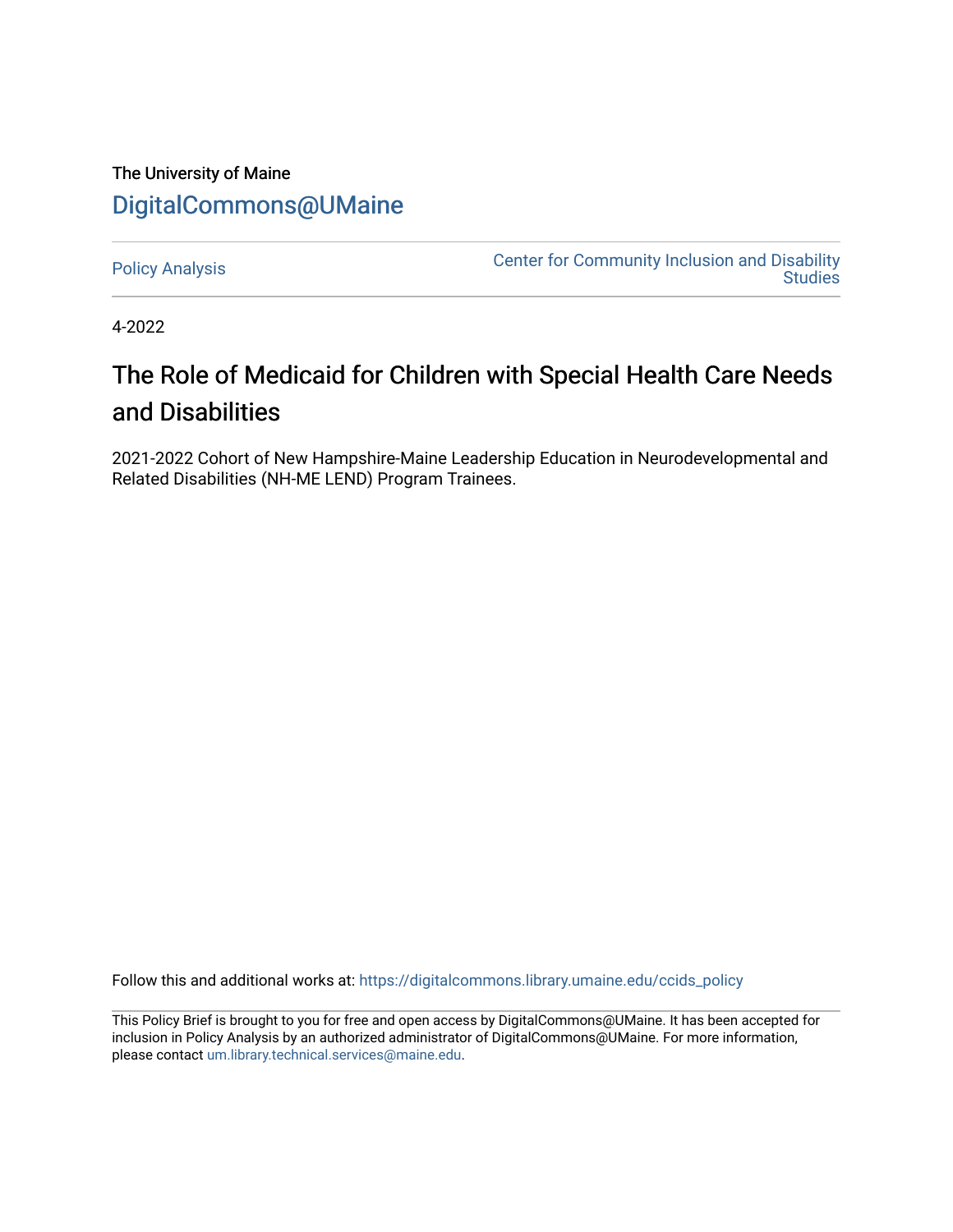<span id="page-1-0"></span>

University of New Hampshire 55 College Road | Pettee Hall 103 Durham, NH 03824 phone: 603.862.0561 | fax: 603.862.0034 iod.unh.edu/projects/nh-me-lend

## **The Role of Medicaid for Children with Special Health Care Needs and Disabilities**

Produced by the 2021-2022 Cohort of New Hampshire-Maine Leadership Education in Neurodevelopmental and Related Disabilities (NH-ME LEND) Program Trainees.

Medicaid is a federal-state partnership that provides health care coverage to low-income children, sen[i](#page-2-0)or citizens, and people with disabilities.<sup>i</sup> More than 39 million children 0-18 years old were enrolled in Medicaid and CHIP by December 2021. Among Black, Hispanic, and American Indian/Alaska Native (AI/AN) infants under one year, more than 6 in 10 rely on Medicaid coverage<sup>i</sup>. Children of color are disproportionately poor and, as a result, more likely to have Medicaid coverage. More than half of all Black, Hispanic, and AI/AN children under 18 are covered by Medicaid.<sup>ii</sup>

The child health benefit package under Medicaid is known as Early, Periodic, Screening, Diagnostic, and Treatment (EPSDT). The goal of EPSDT is to assure that all children get the health care they need whenever they need it. It mandates that coverage must be early and must be sufficient to correct or ameliorate any physical and mental conditions identified. Medicaid focuses on optimal child development, which EPSDT ensures. For children with disabilities, Medicaid covers many services they need which would not be covered under pr[iv](#page-2-0)ate insurance.<sup>iv</sup>

Children with special health care needs (CSHCN) have ongoing physical, developmental, behavioral, or emotional conditions that require health and related services of a type or amount beyond that required by children generally.<sup>v</sup> Medicaid is a primary source of financing for services to CSHCN and disabilities. About one in five US children under 18 have special health care needs - with nearly half being covered by Medicaid. $\mathbf{v}$ 

#### **Home and Community Based Services Policy**

Medicaid plays a significant role in financing home and community-based services (HCBS) which help to ensure that children can live at home with their families rather than living in more costly institutions. This began with the Katie Beckett Medicaid option, signed into law in 1981 by President Ronald Reagan, that enables HCBS for children up to age 19 who would otherwise have required institutionalization to become Medicaid eligible.<sup>vi</sup>

With the Olmstead Supreme Court decision in 1999, states were required to provide HCBS to people of all ages as a matter of disability rights, usually with HCBS waivers in Medicaid. The result was that more beneficiaries were served in the community and children with severe disabilities were kept with their families instead of in institutions.

The goals of policy changes for HCBS are to make Medicaid equitable across states and disabilities, by 1) putting HCBS into Medicaid state plans instead of waivers, 2) increasing access to services, 3) offering expanded and consistent benefits, and 4) eliminating waiting lists. In addition, federal funding through grants is needed to strengthen support for the workforce. Providing adequate financing to states is essential. Ensuring a workforce, services, and financing to support families, who deliver most HCBS and coordinate care, is paramount.

Toward these goals, the American Rescue Plan Act (ARPA) made important changes including an increased Medicaid Federal Medical Assistance Percentage (FMAP) matching for states to strengthen the direct care workforce, eligibility, and quality of HCBS. While not enacted, the Build Back Better Act aimed to make additional improvements in Medicaid HCBS.

The Better Care Better Jobs Act (S. 2210 / H.R. 4131) would provide funds—both grants and enhanced FMAP for state Medicaid HCBS— to increase eligibility, improve access, and expand and strengthen the workforce. The Better Care Better Jobs Act would facilitate state planning for improvements and